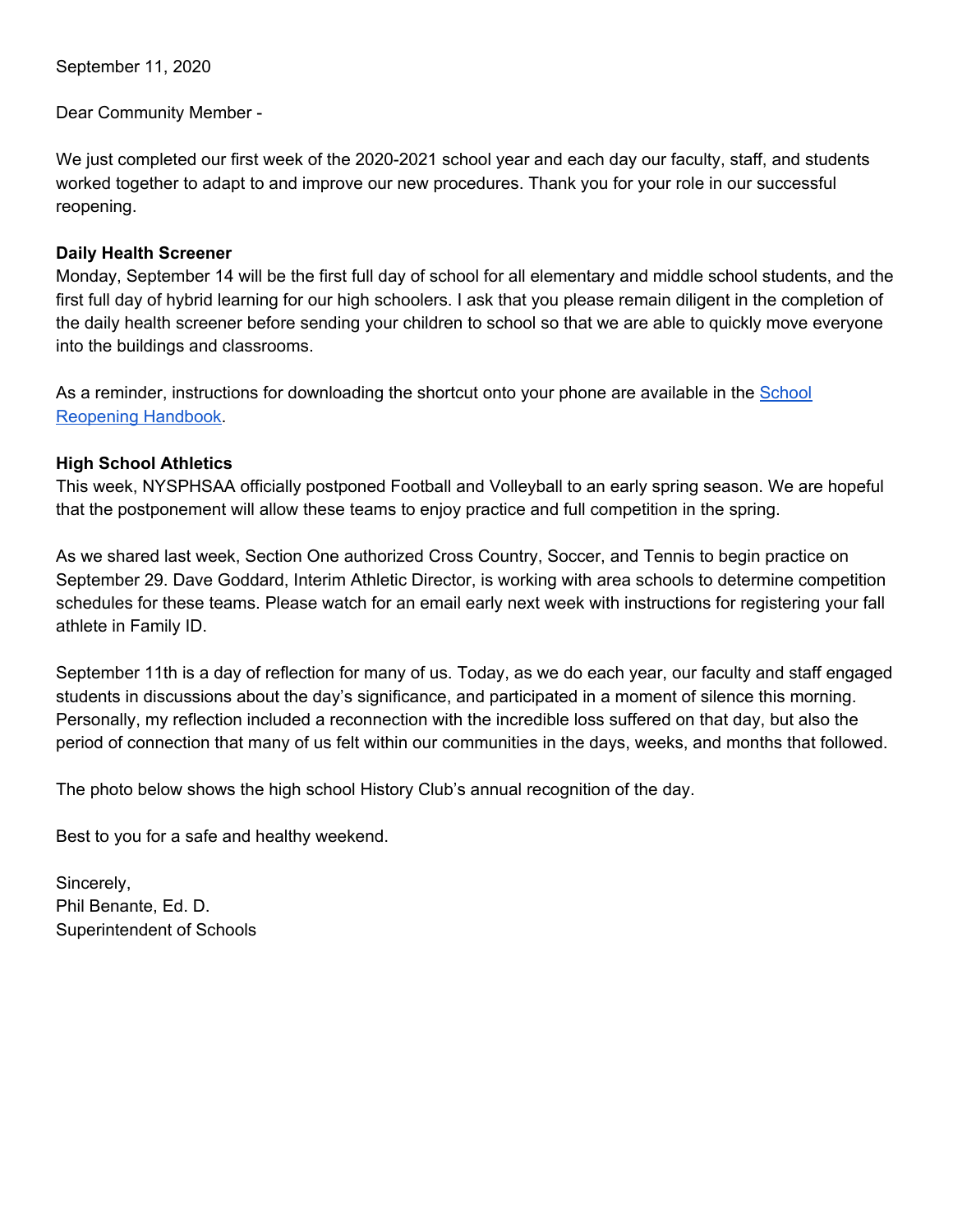

Estimado miembro de la comunidad:

Acabamos de completar nuestra primera semana del año escolar 2020-2021 y cada día nuestro cuerpo docente, personal y estudiantes trabajaron juntos para adaptarse y mejorar nuestros nuevos procedimientos. Gracias por su papel en nuestra exitosa reapertura.

## Evaluador de salud diario

El lunes 14 de septiembre será el primer día completo de clases para todos los estudiantes de primaria y secundaria, y el primer día completo de aprendizaje híbrido para nuestros estudiantes de secundaria. Les pido